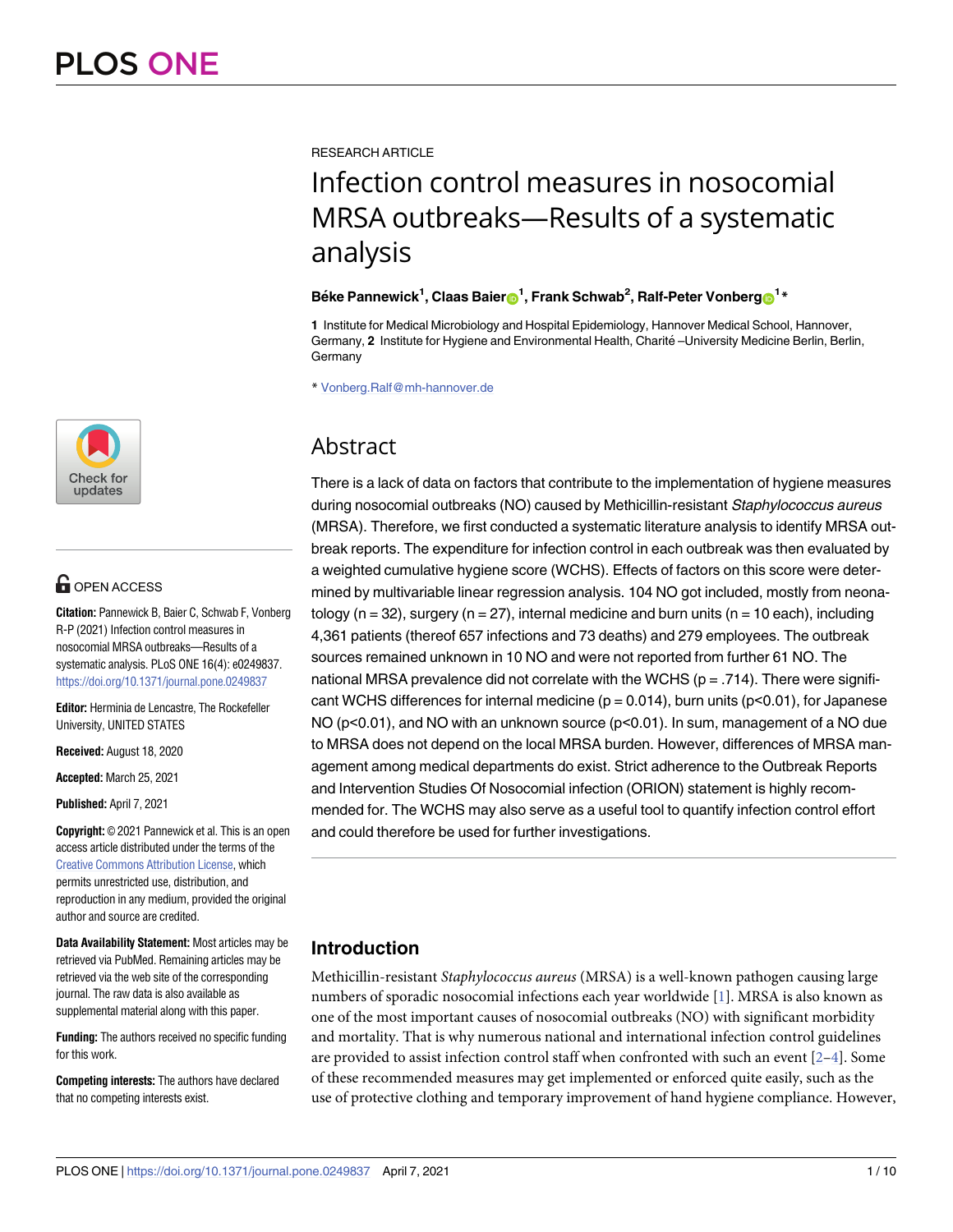<span id="page-1-0"></span>other measures may be much more difficult, demanding and/or expensive, for example screening of staff, improvement of the staff-to-patient ratio, or the total closure of a unit or ward for new admissions.

The burden of nosocomial MRSA varies considerably between different countries. For example, within Europe, the MRSA prevalence tends to be rather low for decades in the Netherlands and the entire Scandinavian area. In contrast, MRSA prevalence rates are moderate (e.g., Spain, France, and Germany) or even fairly high (e.g., Italy, Greece, or Portugal) in other countries [\[5\]](#page-8-0).

Countries with extraordinary low MRSA rates often perform a so-called "search and destroy" strategy in the endemic setting. Patients being at increased risk for MRSA positivity are primarily placed in a single room until a (hopefully negative) screening result is available minimizing the risk for MRSA transmission [\[6–8\]](#page-8-0). Unfortunately, until now only little is known about potential discrepancies of national efforts to combat MRSA transmission in an epidemic situation (outbreak). This systematic analysis of the medical literature closes this gap of information as it provides a detailed insight into the management of NO due to MRSA particularly with regard to national MRSA prevalence rates and to other characteristics of such outbreaks.

#### **Materials and methods**

#### **Databases for outbreak reports**

The Outbreak Database ([www.outbreak-database.com\)](http://www.outbreak-database.com/) served as the primary source for MRSA NO reports, as it represents the world's largest collection of all kinds of NO with more than 3,600 outbreak reports  $[9,10]$  $[9,10]$  $[9,10]$  $[9,10]$  $[9,10]$ . The collection of data was then completed by a supplementary literature search of PubMed [\(http://www.pubmed.gov](http://www.pubmed.gov/)) and Embase ([https://www.embase.](https://www.embase.com/) [com](https://www.embase.com/)) with a search strategy applied as follows: (nosocomial) AND (outbreak OR epidemic) AND (MRSA OR methicillin). Finally, the reference lists of all articles were then checked for any further outbreak descriptions not yet included in the analysis. The first searches took place on February 20<sup>th</sup> 2019 and were last updated on April 13<sup>th</sup> 2020.

#### **Inclusion criteria for outbreak reports**

Only descriptions of a solitaire NO of MRSA were included. For comprehension reasons, articles had to be published in English, French, or German language. Focus of the analysis at hand was the US, Canada, entire Europe, and Japan as the number of NO reports from other geographical areas was too low for further systematic evaluation. Only articles published in or after the year 2000 were included in order to dismiss inappropriate historical conditions and providing timely data only. Summed-up results from other reviews got excluded in order to avoid data selection bias.

#### **Data collection from outbreak reports**

**Setting.** Data on the year of the NO, the country, the type of hospital (children´s hospital, general hospital, teaching hospital, long time care facility, or university hospital) and unit (intensive care vs. peripheral ward), and the medical discipline(s) got determined.

**Infections.** The numbers of colonized and infected persons including the types of infections and the routes of transmission were extracted.

**Infection control measures.** As mentioned above, some measures require more effort than do others. Therefore, a sum score (weighted cumulative hygiene score; WCHS) for measures clearly mentioned in the NO reports was generated to address this issue adding up to 21 for a maximum score possible ([Table 1\)](#page-2-0). The assumed relevance of the infection control measures in this score was based on experience in the field of infection control.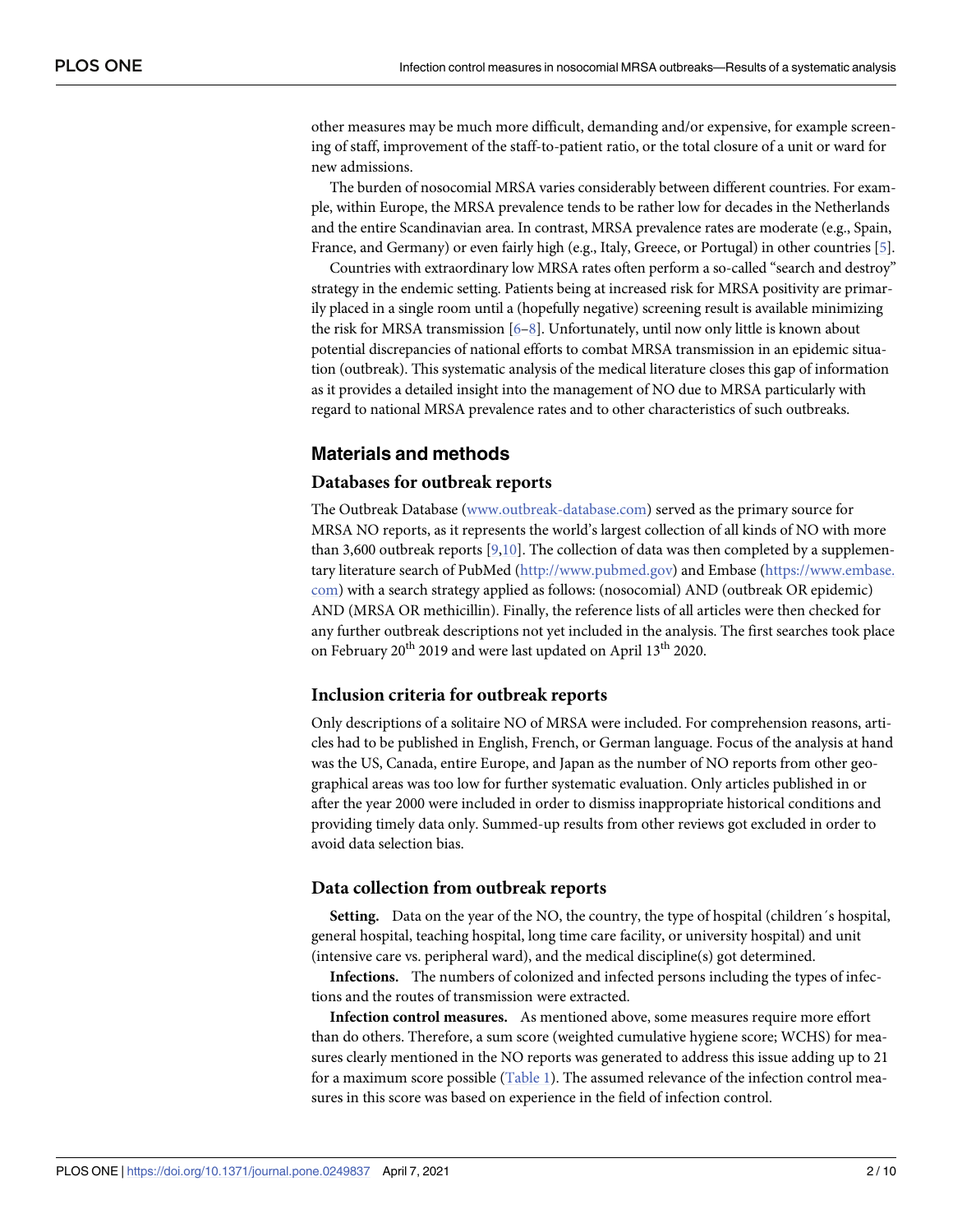## <span id="page-2-0"></span>**Databases for national MRSA prevalence**

The weighted cumulative hygiene score was correlated with the corresponding national MRSA prevalence (percentage of MRSA on all Staphylococcus aureus isolates) at the beginning of the outbreak. Sources for MRSA prevalence data were the Center For Disease Dynamics, Economics & Policy (CDDEP [http://resistancemap.cddep.org](http://resistancemap.cddep.org/); CDC; [www.cdc.gov\)](http://www.cdc.gov/), the European Antimicrobial Resistance Surveillance System (EARSS) provided by the European Centre for Disease Prevention and Control (ECDC; [www.ecdc.eu](http://www.ecdc.eu/)), the Canadian Antimicrobial Resistance Alliance (CARA; [www.can-r.com\)](http://www.can-r.com/), and the Japan Nosocomial Infections Surveillance (JANIS; [https://janis.mhlw.go.jp/english\)](https://janis.mhlw.go.jp/english). All of those official databases provide annual data on the proportion of MRSA on the total number of S. aureus strains in the clinical setting.

#### **Statistical analysis**

We investigated the correlation between the national MRSA prevalence and other NO-related factors to the WHCS. In the descriptive analysis, continuous variables were categorized into

| <b>Measure</b>                                             |              | Score   Comment on the Rationale for Scoring                                                                                                                                                                                                               |  |  |
|------------------------------------------------------------|--------------|------------------------------------------------------------------------------------------------------------------------------------------------------------------------------------------------------------------------------------------------------------|--|--|
| Screening of patients                                      | $\mathbf{1}$ | • easy to implement<br>• moderately cost only                                                                                                                                                                                                              |  |  |
| Screening of personnel                                     | 3            | · potential legal issue due to interference with personal rights of<br>medical staff                                                                                                                                                                       |  |  |
| Screening of environment                                   | 2            | • easy to perform<br>· somewhat expensive as there is no specific part of the environment<br>to look for MRSA                                                                                                                                              |  |  |
| Isolation (single room or cohort)                          | 1            | • part of almost every guideline on the care for MRSA positive<br>patients<br>• most probably in place already                                                                                                                                             |  |  |
| Change of antibiotics                                      | $\mathbf{1}$ | • there are substances thought to promote MRSA selection such as<br>fluoroquinolones<br>• more often the change of antibiotics will be a consequence rather<br>than a preventive measure                                                                   |  |  |
| Improvement of hand hygiene                                | 1            | • easy to aim for<br>· all equipment needed is in place already anyway                                                                                                                                                                                     |  |  |
| Protective clothing                                        | 1            | • part of almost every guideline on the care for MRSA positive<br>patients<br>• most probably in place already                                                                                                                                             |  |  |
| Changes in disinfection and/or<br>sterilization procedures | 2            | · inactivation of staphylococci is rather easy<br>· might be due to wrong concentration of disinfectant<br>· might be due to some technical failure of a device<br>• overall not very likely to occur<br>• most of the times rather easy to fix if noticed |  |  |
| Changes in handling of medical<br>devices                  | 2            | · might include an exchange of a contaminated lot<br>• might include the need for repairing<br>· difficult to predict if easy or hard to fix                                                                                                               |  |  |
| Training and education of staff                            | $\mathbf{1}$ | · routine measure in all outbreak investigations<br>• no additional cost                                                                                                                                                                                   |  |  |
| Closure of the ward/department                             | 3            | • only rarely performed<br>• quite expensive to close an entire unit for admissions of new<br>patients                                                                                                                                                     |  |  |
| Improvement of staff-to-patient<br>ratio                   | 3            | • expensive measure as the number of staff would need to increase<br>while the reimbursement for the patient care remains unchanged                                                                                                                        |  |  |
| <b>Infection control sum score</b>                         | 21           |                                                                                                                                                                                                                                                            |  |  |

**[Table 1.](#page-1-0) Weighted cumulative hygiene score (WCHS): Sum score for the assumed relative effort of certain infection control measures.**

<https://doi.org/10.1371/journal.pone.0249837.t001>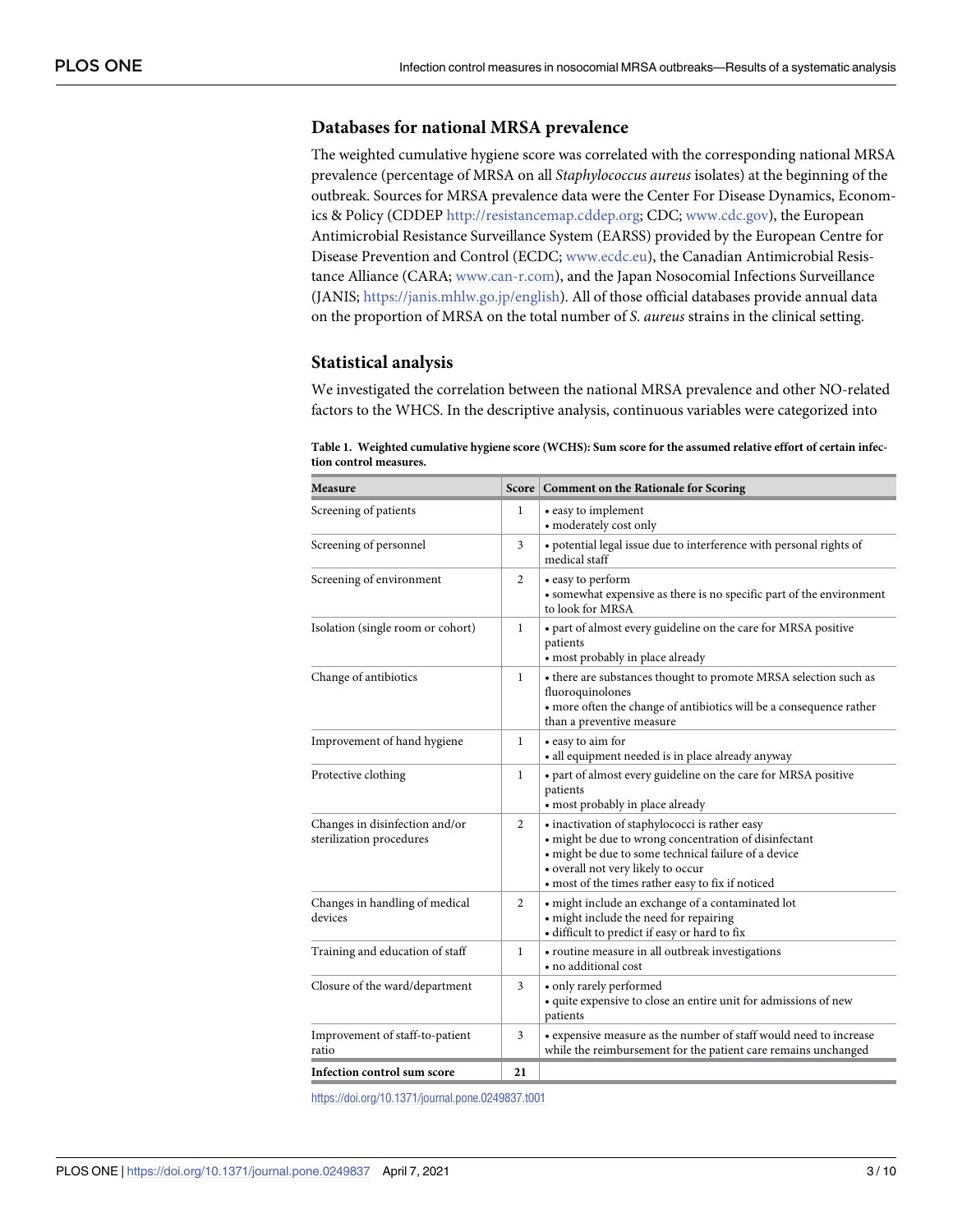categorical variables. Variables were specified as absolute numbers, percentages, median and interquartile range where applicable. Differences were tested by  $\mathrm{X}^2$  test or Wilcoxon rank-sum test. To analyze the WCHS, we calculated univariable logistic regression models for all variables with the outcome WCHS  $\geq$  median. To calculate the effect and independence of factors associated with the WCHS, a multivariable linear regression model was calculated by stepwise backward variable selection. All variables with p*<*0.25 in the univariable logistic regression model were included in a full model and variable with p-value of type III test  $\geq$ 0.05 were excluded from the model. Depending on the knowledge of the analyzed factors known before or during/after an outbreak, we calculated two different models. Analyses were exploratory in nature. All analyses were done with SPSS (version 25) and SAS (version 9.4).

# **Results**

## **MRSA prevalence**

Fig 1 shows the distribution of the national MRSA prevalence (percentage of MRSA on all Staphylococcus aureus isolates) over time for the 8 countries most often affected by nosocomial MRSA outbreaks: US, UK, France, Canada, Japan, Italy, the Netherlands and Germany.

#### **Outbreak settings**

A total of 104 outbreak descriptions from 18 different countries were included. A complete reference list of these articles is provided as supplemental material  $(S_1-S_3)$  Appendices). Most outbreaks occurred in the US ( $n = 21$ ), the UK ( $n = 15$ ), France ( $n = 14$ ) as well as Canada and Japan ( $n = 8$  each). The longest duration of an MRSA outbreak was 8.5 years, <sup>11</sup> while the



**Fig 1. National MRSA prevalence of the eight countries most often affected by nosocomial MRSA outbreaks.**

<https://doi.org/10.1371/journal.pone.0249837.g001>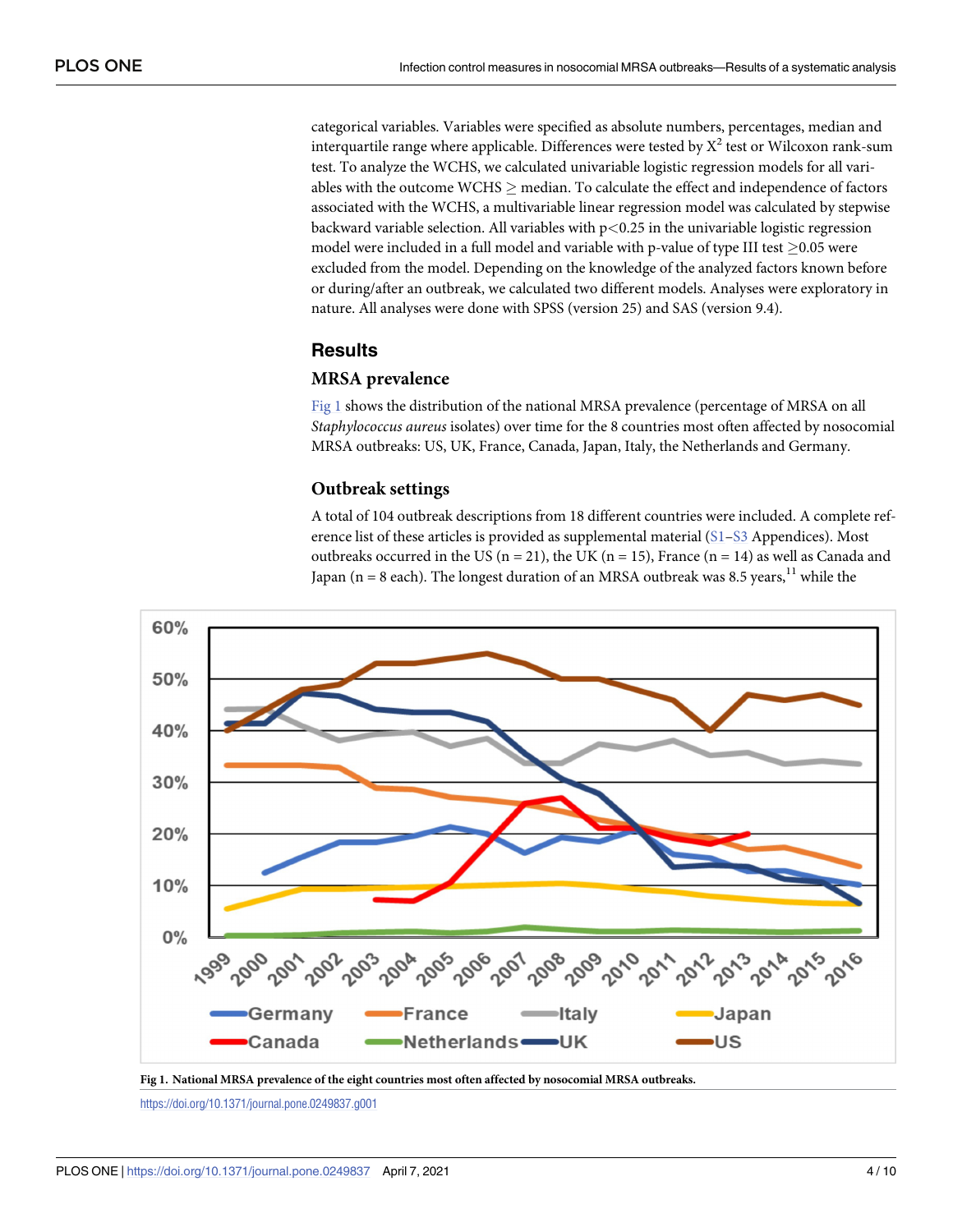<span id="page-4-0"></span>average length of NO was 7 months (median  $= 7$  months). Among the medical disciplines, neonatology ( $n = 32$ ), surgery ( $n = 27$ ), internal medicine, burn units ( $n = 10$  each) and gynecology ( $n = 5$ ) were most often affected by NO due to MRSA. In addition, intensive care units (ICU) were affected in 40% of all outbreak reports. 35% of the nosocomial MRSA outbreaks were reported from university hospitals.

In 38 of the 104 NO (37%), general MRSA admission screening was carried out; in 12 NO a screening was not performed and in 54 reports no information on this topic were provided. The main route of MRSA transmission explicitly mentioned was contact  $(n = 25)$ , either direct contact via medical staff  $(n = 15)$  or indirect contact via contaminated surfaces in the environment, and medical equipment ( $n = 6$ ). In four cases the transmission occurred directly from patients. The authors of five NO provided any information on costs. Two reports reported outbreak related costs with an average of  $\epsilon$  44,179 per NO [\[11,12](#page-8-0)]. The remaining three each provided information on total costs, total loss and cost savings [[13–15\]](#page-8-0).

#### **Involved persons and infections**

A total of 4,361 patients and 279 staff members were involved in the outbreaks. In average, 45 patients per outbreak (median = 15; range: 3 to 1,771) were found positive for the outbreak strain. There were 657 documented infections, mainly skin/soft tissue and wound infections  $(n = 50)$ , endocarditis and blood stream infections  $(n = 43)$ , pneumonia and other deep respiratory tract infections ( $n = 20$ ), urinary tract infections ( $n = 7$ ), and infections of the central nervous system (n = 3). 73 patients deceased due to the course of their MRSA infection.

#### **Molecular typing**

In 89 NO, information on molecular typing procedures was provided. Various genotyping methods were used, most commonly pulsed field gel electrophoresis (PFGE;  $n = 69$ ), multi locus sequence typing (MLST;  $n = 19$ ) and other polymerase chain reaction amplification (PCR)-based techniques ( $n = 17$ ). Phage typing was performed in 8 NO. Other procedures were implemented in 6 cases. 15 NO did not provide information on typing at all. Looking at MLST the predominant MRSA clonal complexes (CC) were CC8 ( $n = 20$ ), CC22 ( $n = 10$ ), CC5  $(n = 8)$ , and CC30  $(n = 4)$ ; the predominant clonal lineages were ST8  $(n = 13)$ , ST22  $(n = 10)$ , ST5 (n = 6), and ST247 (n = 4).

### **Infection control measures**

Usually a bundle of infection control measures got implemented in the outbreaks included in this study. Fig 2 shows the distribution of these measures. While screening of patients was part of the investigation of most NO, the closure of a ward or an improved staffing was only rarely



**Fig 2. Infection control measures in nosocomial MRSA outbreaks.**

<https://doi.org/10.1371/journal.pone.0249837.g002>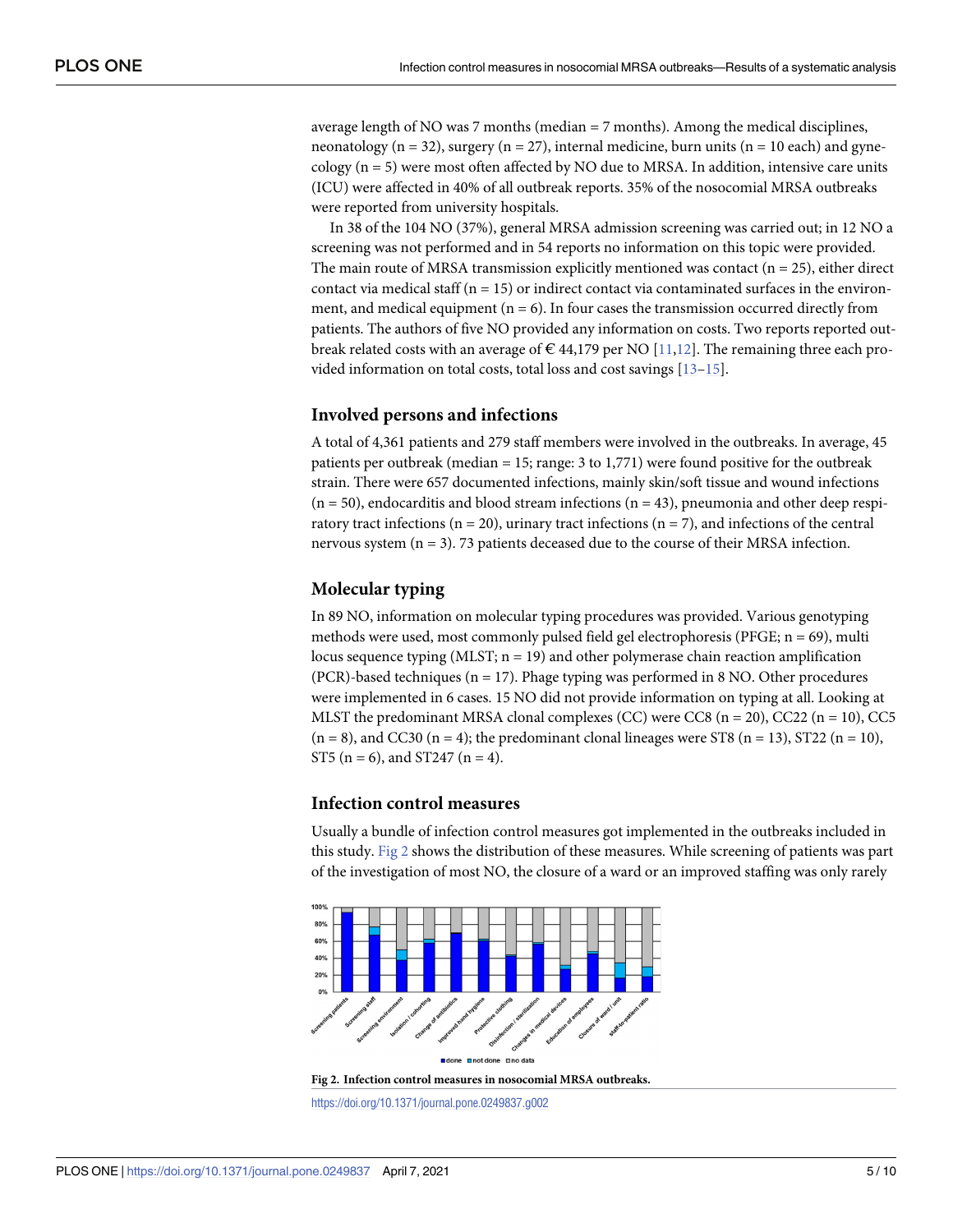<span id="page-5-0"></span>done. The median weighted cumulative hygiene score determined as described above was 10 (IQR: 6–12).

As shown in Fig 3, the national MRSA prevalence in the year of the outbreak did not correlate with the efforts in infection control (Spearman correlation coefficient =  $0.039$ ;  $p = 0.714$ ).

[Table 2](#page-6-0) shows the results of the multivariate linear regression analysis for the endpoint of a high weighted cumulative hygiene score. Additional information on the univariate and multivariate analysis is provided as supplemental material  $(S1$  and  $S2$  Tables).

Burn units were associated with an elevated score, while infection control efforts were rather scarce in internal medicine, in Japanese hospitals or if the source of the outbreak remained unknown. A separate comparison of the impact on the infection control score, of variables that were already known at the onset of the NO (e.g., country or type of medical department) to variables that became obvious during the course of the NO (e.g., source, route of transmission, or number of patients) is shown in the supplemental material.

### **Discussion**

Up to now, NO caused by MRSA represent a relevant challenge from an infection control point of view and contribute to a relevant burden of diseases worldwide [[1](#page-7-0)]. When talking of European countries only, there are some 170,000 MRSA infections annually, but there were just 104 NO reports matching our inclusion criteria recorded in international data bases in the recent 20 years [[16](#page-8-0)] Considering this obvious discrepancy it seems safe assuming that a large number of NO remain out of sight for outbreak research. This may partly be due to a general decreasing interest in both authors and editors, as MRSA has become a rather common pathogen over the last decades. However, MRSA prevalence remains high in many countries as shown in Fig 3 and so does its clinical and economic impact. This should be kept in mind when dealing with future events of MRSA outbreaks as publishing those in detail is herewith highly recommended. In particular it is important to identify the source of the outbreak as this will likely effect the success of infection control [\(Table 2](#page-6-0)).

This systematic NO analysis found a dependence of the type of medical specialty on our weighted infection control score. Pasricha et al. showed in a multivariate regression analysis that transferal from an internal medicine ward was an independent risk factor for being missed by MRSA screening [[17](#page-8-0)]. Our data show similar results, as we found a rather low infection control effort in internal medicine units. One may speculate that this infection control reluctance could be attributed to plain resignation caused by an extraordinary high MRSA burden in this medical field. A recent systematic review by the Cochrane Centre aimed to assess the effectiveness of wearing gloves, a gown or a mask when caring for MRSA positive patients. Despite the widely recommended use of protective clothing in guidelines, they failed to find





<https://doi.org/10.1371/journal.pone.0249837.g003>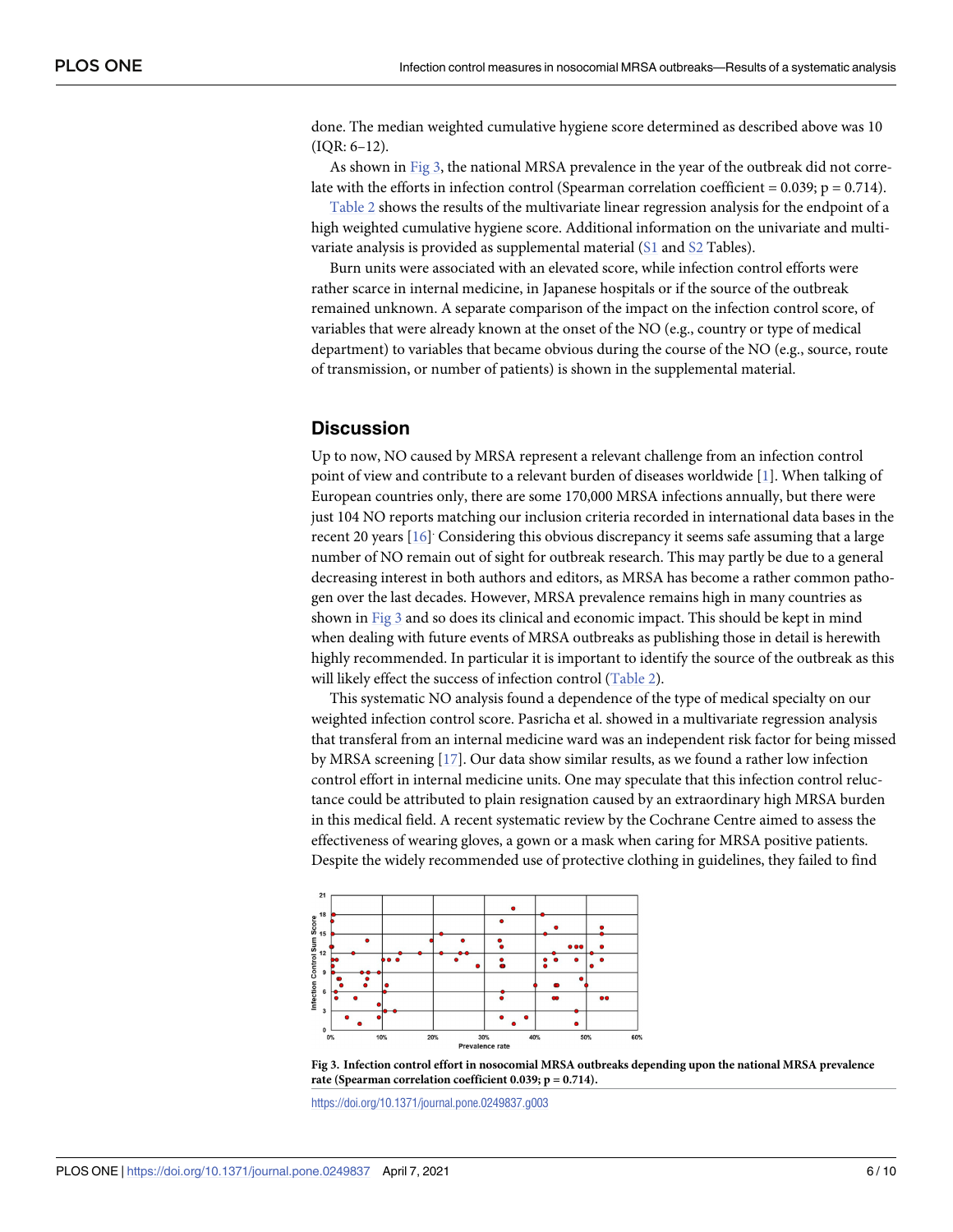| Factor                   | <b>Regression coefficient</b> | p-value | Confidence interval (CI 95%) | Availability on data on infection control |
|--------------------------|-------------------------------|---------|------------------------------|-------------------------------------------|
| Source was not mentioned | -3.846                        | 0.000   | (-5.455; -2.237)             | 41.4%                                     |
| Report from Japan        | $-4.837$                      | 0.002   | $(-7.821; -1.853)$           | 33.3%                                     |
| Burn unit                | 3.613                         | 0.009   | (0.922; 6.304)               | 65.8%                                     |
| Internal medicine        | $-3.387$                      | 0.014   | (-6.078; -0.696)             | 36.7%                                     |

<span id="page-6-0"></span>**[Table 2.](#page-5-0) Multivariate linear regression analysis related to an infection control score above the median.**

<https://doi.org/10.1371/journal.pone.0249837.t002>

any eligible studies on this topic, either completed or ongoing. This lack of evidence in the endemic setting may diminish infection control compliance in the epidemic setting, too [[18](#page-8-0)]. Furthermore, financial considerations may also play an important role, as universal MRSA screening is economically burdensome in certain hospital settings, although our data is insufficient to prove this assumption [[19](#page-8-0)].

In contrast, burn units were highly associated with MRSA infection control effort including environmental screening and closure of the entire ward. We refer this observation to two reasons: Firstly, we postulate an elevated MRSA awareness because of the severity of illness and increased risk of wound infections after burn injuries, especially due to MRSA and other multi drug resistant pathogens [\[20,21\]](#page-9-0). Secondly, it is known that the staff-to-patient ratio is often improved and large space cubicles are used for patient care in such units [\[22\]](#page-9-0). These features may facilitate infection control compliance.

Surprisingly, the MRSA prevalence did not influence MRSA infection control effort as mentioned above. However, there was an association between some countries and management of NO caused by MRSA as shown in Table 2. In particular, NO reports from Japan contained significantly less specific information on infection control measures  $[23-27]$ . When checking those articles in more detail, we found that they often focused on typing methods rather than providing full information on infection control issues. Whether this is due to general publication bias from the Asian region [[28](#page-9-0)] or to other reasons remains unsettled. Publication bias is also a limitation for the study at hand. Specifically the high proportion of university hospitals and ICUs raise suspicion. On the one hand, the case mix index of patients may be higher in those areas, thus increasing the likelihood for MRSA appearance and familiarity with MRSA surveillance [[29](#page-9-0)], but these facts seems somewhat insufficient to explain their involvement in such a great extent. Also to be considered is a possible bias with regard to the countries of the NO. In this context, more and more publications from countries with corresponding research opportunities and financial resources are being written. Those that lack these resources but may also be affected by MRSA cannot be included. Finally, a large number of the publications did not provide detailed information on infection control measures at all [\(Fig 2\)](#page-4-0), which is very contradictory to the recommendations for Outbreak Reports and Intervention studies Of Nosocomial infection (ORION) as proposed by Stone et al. [[30](#page-9-0)]. Therefore we would like to encourage authors of further outbreak reports to meticulously adhere to this ORION guideline in order to make all relevant data available for upcoming outbreak research.

# **Conclusion**

Several needs remain. First, there is the need for proper MRSA infection control management in NO continues regardless of the local or national MRSA burden. This comes with the second need, which is the need for controlled intervention studies addressing MRSA infection control measures to back up corresponding recommendations in guidelines–at least in endemic settings. The third need deals with publishing of NO reports in general. Although most probably available, many reports lack highly important information. The use of a checklist as in the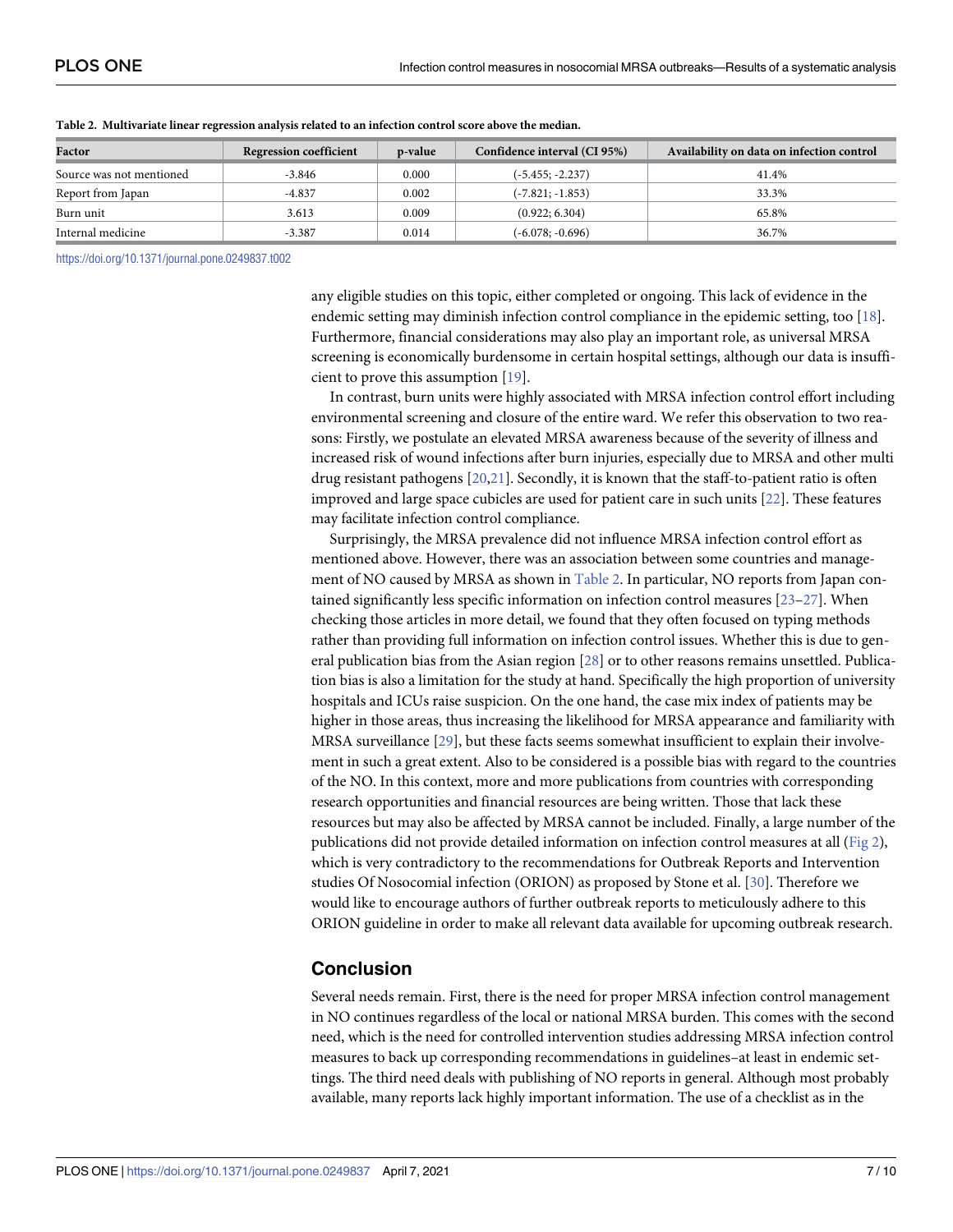<span id="page-7-0"></span>ORION statement would easily close this gap if applied by authors, reviewers, and editors. The option of (partly) anonymous publication may be helpful for authors who fear judicial consequences from reporting.

Finally we would like to recommend the Outbreak Database as a most valuable tool for all people interested in NO, including but not limited to infection control specialists, clinical personnel, and staff in medical training. This database can be extremely helpful for the purpose of infection prevention as well as during an ongoing outbreak investigation.

## **Supporting information**

**[S1 Table.](http://www.plosone.org/article/fetchSingleRepresentation.action?uri=info:doi/10.1371/journal.pone.0249837.s001) Descriptive analysis of factors recorded for the MRSA outbreaks and stratifying by the weighted cumulative hygiene score above the median (univariate analysis).** (DOCX)

**[S2 Table.](http://www.plosone.org/article/fetchSingleRepresentation.action?uri=info:doi/10.1371/journal.pone.0249837.s002) Multivariate analysis by linear regression analysis for the weighted cumulative hygiene score.**

(DOCX)

**[S1 Appendix](http://www.plosone.org/article/fetchSingleRepresentation.action?uri=info:doi/10.1371/journal.pone.0249837.s003). List of all MRSA outbreak reports included.** (DOCX)

**[S2 Appendix](http://www.plosone.org/article/fetchSingleRepresentation.action?uri=info:doi/10.1371/journal.pone.0249837.s004). Raw data of all MRSA outbreak reports included.** (XLS)

**[S3 Appendix](http://www.plosone.org/article/fetchSingleRepresentation.action?uri=info:doi/10.1371/journal.pone.0249837.s005). PRISMA flow diagram.** (DOC)

**[S4 Appendix](http://www.plosone.org/article/fetchSingleRepresentation.action?uri=info:doi/10.1371/journal.pone.0249837.s006). PRISMA check list.** (DOC)

# **Author Contributions**

**Conceptualization:** Claas Baier, Ralf-Peter Vonberg.

**Data curation:** Béke Pannewick.

**Formal analysis:** Frank Schwab.

**Investigation:** Béke Pannewick.

**Methodology:** Claas Baier, Frank Schwab, Ralf-Peter Vonberg.

**Software:** Frank Schwab.

**Supervision:** Claas Baier, Ralf-Peter Vonberg.

**Validation:** Béke Pannewick.

**Writing – original draft:** Ralf-Peter Vonberg.

**Writing – review & editing:** Claas Baier, Frank Schwab.

#### **References**

**[1](#page-0-0).** Turner NA, Sharma-Kuinkel BK, Maskarinec SA, Eichenberger EM, Shah PP, Carugati M, et al. Methicillin-resistant Staphylococcus aureus: an overview of basic and clinical research. Nat Rev Microbiol 2019; 17:203–218. <https://doi.org/10.1038/s41579-018-0147-4> PMID: [30737488](http://www.ncbi.nlm.nih.gov/pubmed/30737488)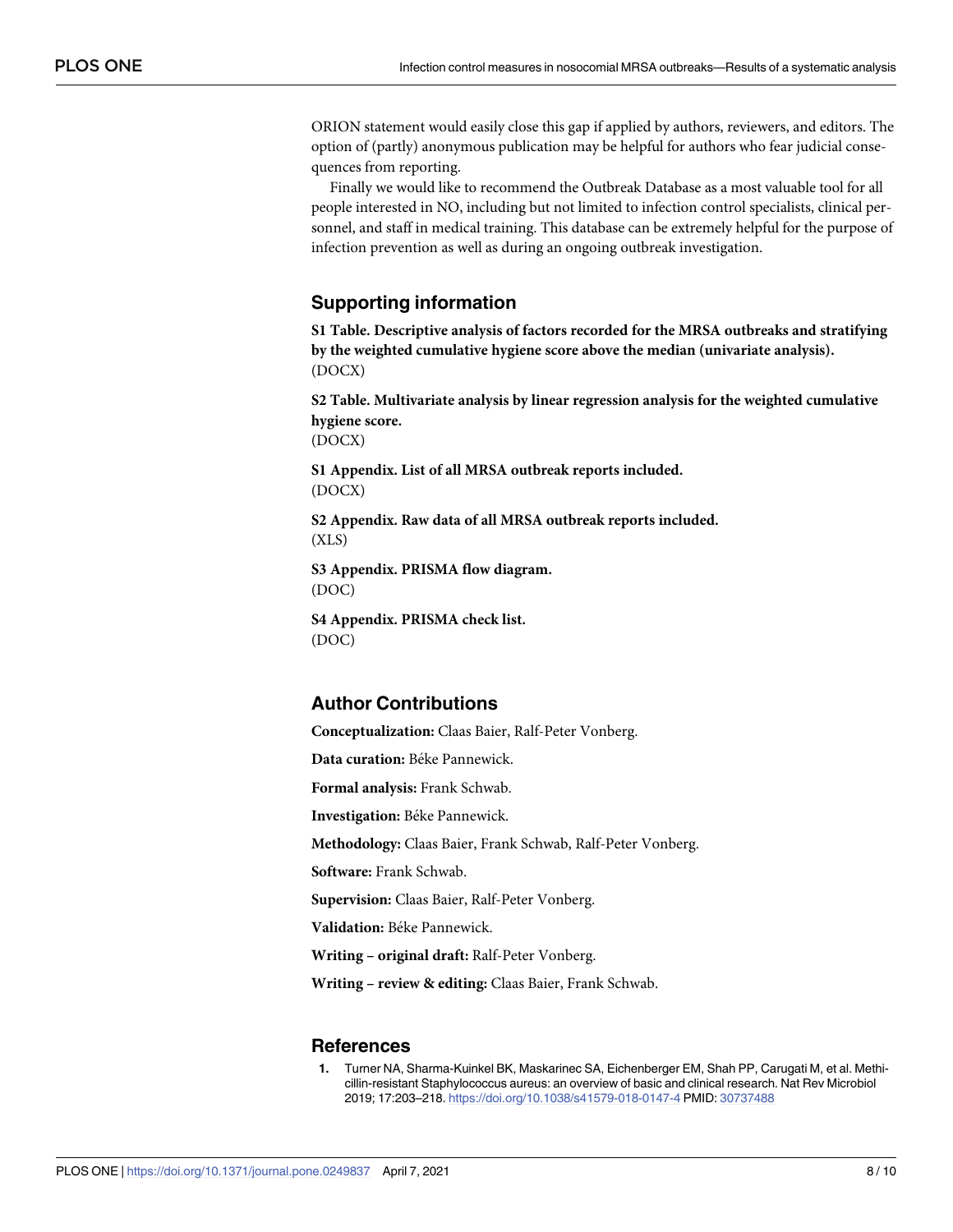- <span id="page-8-0"></span>**[2](#page-0-0).** Mizuno S, Iwami M, Kunisawa S, Naylor N, Yamashita K, Kyratsis Y, et al. Comparison of national strategies to reduce meticillin-resistant Staphylococcus aureus infections in Japan and England. J Hosp Infect 2018; 100:280–298. <https://doi.org/10.1016/j.jhin.2018.06.026> PMID: [30369423](http://www.ncbi.nlm.nih.gov/pubmed/30369423)
- **3.** Hansen S, Schwab F, Asensio A, Carsauw H, Heczko P, Klavs I, et al. Methicillin-resistant Staphylococcus aureus (MRSA) in Europe: which infection control measures are taken? Infection 2010; 38:159– 164. <https://doi.org/10.1007/s15010-010-0001-8> PMID: [20232107](http://www.ncbi.nlm.nih.gov/pubmed/20232107)
- **[4](#page-0-0).** Liu C, Bayer A, Cosgrove SE, Daum RS, Fridkin SK, Gorwitz RJ, et al. Clinical practice guidelines by the infectious diseases society of America for the treatment of methicillin-resistant Staphylococcus aureus infections in adults and children. Clin Infect Dis 2011; 52:e18–e55. [https://doi.org/10.1093/cid/](https://doi.org/10.1093/cid/ciq146) [ciq146](https://doi.org/10.1093/cid/ciq146) PMID: [21208910](http://www.ncbi.nlm.nih.gov/pubmed/21208910)
- **[5](#page-1-0).** European Centre for Disease Prevention and Control. Surveillance of antimicrobial resistance in Europe. Annual report of the European Antimicrobial Resistance Surveillance Network (EARS-Net) 2017 (2018) Available at: [https://ecdc.europa.eu/sites/portal/files/documents/EARS-Net-report-2017](https://ecdc.europa.eu/sites/portal/files/documents/EARS-Net-report-2017-update-jan-2019.pdf) [update-jan-2019.pdf.](https://ecdc.europa.eu/sites/portal/files/documents/EARS-Net-report-2017-update-jan-2019.pdf) Accessed 12 FEB 2021.
- **[6](#page-1-0).** Eriksson BKG, Thollström U, Nederby-Öhd J, Örtqvist A. Epidemiology and control of meticillin-resistant Staphylococcus aureus in Stockholm County, Sweden, 2000 to 2016: overview of a "search-andcontain" strategy. Eur J Clin Microbiol Infect Dis 2019; 38:2221–2228. [https://doi.org/10.1007/s10096-](https://doi.org/10.1007/s10096-019-03664-2) [019-03664-2](https://doi.org/10.1007/s10096-019-03664-2) PMID: [31377954](http://www.ncbi.nlm.nih.gov/pubmed/31377954)
- **7.** Verhoef J, Beaujean D, Blok H, Baars A, Meyler A, van der Werken C, et al. A Dutch approach to methicillin-resistant Staphylococcus aureus. Eur J Clin Microbiol Infect Dis 1999; 18:461–466. [https://doi.org/](https://doi.org/10.1007/s100960050324) [10.1007/s100960050324](https://doi.org/10.1007/s100960050324) PMID: [10482021](http://www.ncbi.nlm.nih.gov/pubmed/10482021)
- **[8](#page-1-0).** Vandenbroucke-Grauls CM. Methicillin-resistant Staphylococcus aureus control in hospitals: the Dutch experience. Infect Control Hosp Epidemiol 1996; 17:512–513. <https://doi.org/10.1086/647355> PMID: [8875295](http://www.ncbi.nlm.nih.gov/pubmed/8875295)
- **[9](#page-1-0).** Vonberg RP, Weitzel-Kage D, Behnke M, Gastmeier P. Worldwide Outbreak Database: the largest collection of nosocomial outbreaks. Infection 2011; 39:29–34. <https://doi.org/10.1007/s15010-010-0064-6> PMID: [21153042](http://www.ncbi.nlm.nih.gov/pubmed/21153042)
- **[10](#page-1-0).** Gastmeier P, Stamm-Balderjahn S, Hansen S, Zuschneid I, Sohr D, Behnke M, et al. Where should one search when confronted with outbreaks of nosocomial infection? Am J Infect Control 2006; 34:603– 605. <https://doi.org/10.1016/j.ajic.2006.01.014> PMID: [17097458](http://www.ncbi.nlm.nih.gov/pubmed/17097458)
- **[11](#page-4-0).** Karchmer TB, Durbin LJ, Simonton BM, Farr BM. Cost-effectiveness of active surveillance cultures and contact/droplet precautions for control of methicillin-resistant Staphylococcus aureus. J Hosp Infect 2002; 51:126–32. <https://doi.org/10.1053/jhin.2002.1200> PMID: [12090800](http://www.ncbi.nlm.nih.gov/pubmed/12090800)
- **[12](#page-4-0).** Rampling A, Wiseman S, Davis L, Hyett AP, Walbridge AN, Payne GC, et al. Evidence that hospital hygiene is important in the control of methicillin-resistant Staphylococcus aureus. J Hosp Infect 2001; 49:109–116. <https://doi.org/10.1053/jhin.2001.1013> PMID: [11567555](http://www.ncbi.nlm.nih.gov/pubmed/11567555)
- **[13](#page-4-0).** Harbarth S, Martin Y, Rohner P, Henry N, Auckenthaler R, Pittet D. Effect of delayed infection control measures on a hospital outbreak of methicillin-resistant Staphylococcus aureus. J Hosp Infect 2000; 46:43–49. <https://doi.org/10.1053/jhin.2000.0798> PMID: [11023722](http://www.ncbi.nlm.nih.gov/pubmed/11023722)
- **14.** Kanerva M, Blom M, Tuominen U, Kolho E, Anttila VJ, Vaara M, et al. Costs of an outbreak of meticillinresistant Staphylococcus aureus. J Hosp Infect 2007; 66:22–28. [https://doi.org/10.1016/j.jhin.2007.02.](https://doi.org/10.1016/j.jhin.2007.02.014) [014](https://doi.org/10.1016/j.jhin.2007.02.014) PMID: [17433492](http://www.ncbi.nlm.nih.gov/pubmed/17433492)
- **[15](#page-4-0).** Singh K, Gavin P, Vescio T. Microbiologic Surveillance Using Nasal Cultures Alone Is Sufficient for Detection of Methicillin-Resistant Staphylococcus aureus Isolates in Neonates. J Clin Microbiol 2003; 41:2755–2757. <https://doi.org/10.1128/jcm.41.6.2755-2757.2003> PMID: [12791923](http://www.ncbi.nlm.nih.gov/pubmed/12791923)
- **[16](#page-5-0).** Koeck R, Becker K, Cookson B, van Gemert-Pijnen JE, Harbarth S, Kluytmans J, et al. Systematic literature analysis and review of targeted preventive measures to limit healthcare-associated infections by meticillin-resistant Staphylococcus aureus. Euro Surveill 2014; 19:20860. [https://doi.org/10.2807/1560-](https://doi.org/10.2807/1560-7917.es2014.19.29.20860) [7917.es2014.19.29.20860](https://doi.org/10.2807/1560-7917.es2014.19.29.20860) PMID: [25080142](http://www.ncbi.nlm.nih.gov/pubmed/25080142)
- **[17](#page-5-0).** Pasricha J, Harbarth S, Koessler T, Camus V, Schrenzel J, Cohen G, et al. Methicillin-resistant Staphylococcus aureus risk profiling: who are we missing? Antimicrob Resist Infect Control 2013; 2:17. [https://](https://doi.org/10.1186/2047-2994-2-17) [doi.org/10.1186/2047-2994-2-17](https://doi.org/10.1186/2047-2994-2-17) PMID: [23721630](http://www.ncbi.nlm.nih.gov/pubmed/23721630)
- **[18](#page-6-0).** López-Alcalde J, Mateos-Mazón M, Guevara M, Conterno LO, Solà I, Cabir Nunes S, et al. Gloves, gowns and masks for reducing the transmission of meticillin-resistant Staphylococcus aureus (MRSA) in the hospital setting. Cochrane Database Syst Rev 2015:CD007087. [https://doi.org/10.1002/](https://doi.org/10.1002/14651858.CD007087.pub2) [14651858.CD007087.pub2](https://doi.org/10.1002/14651858.CD007087.pub2) PMID: [26184396](http://www.ncbi.nlm.nih.gov/pubmed/26184396)
- **[19](#page-6-0).** McKinnell JA, Bartsch SM, Lee BY, Huang SS, Miller LG. Cost-Benefit Analysis from the Hospital Perspective of Universal Active Screening Followed by Contact Precautions for Methicillin-resistant Staphylococcus aureus Carriers. Infect Control Hosp Epidemiol 2015; 36:2–13. [https://doi.org/10.1017/ice.](https://doi.org/10.1017/ice.2014.1) [2014.1](https://doi.org/10.1017/ice.2014.1) PMID: [25627755](http://www.ncbi.nlm.nih.gov/pubmed/25627755)